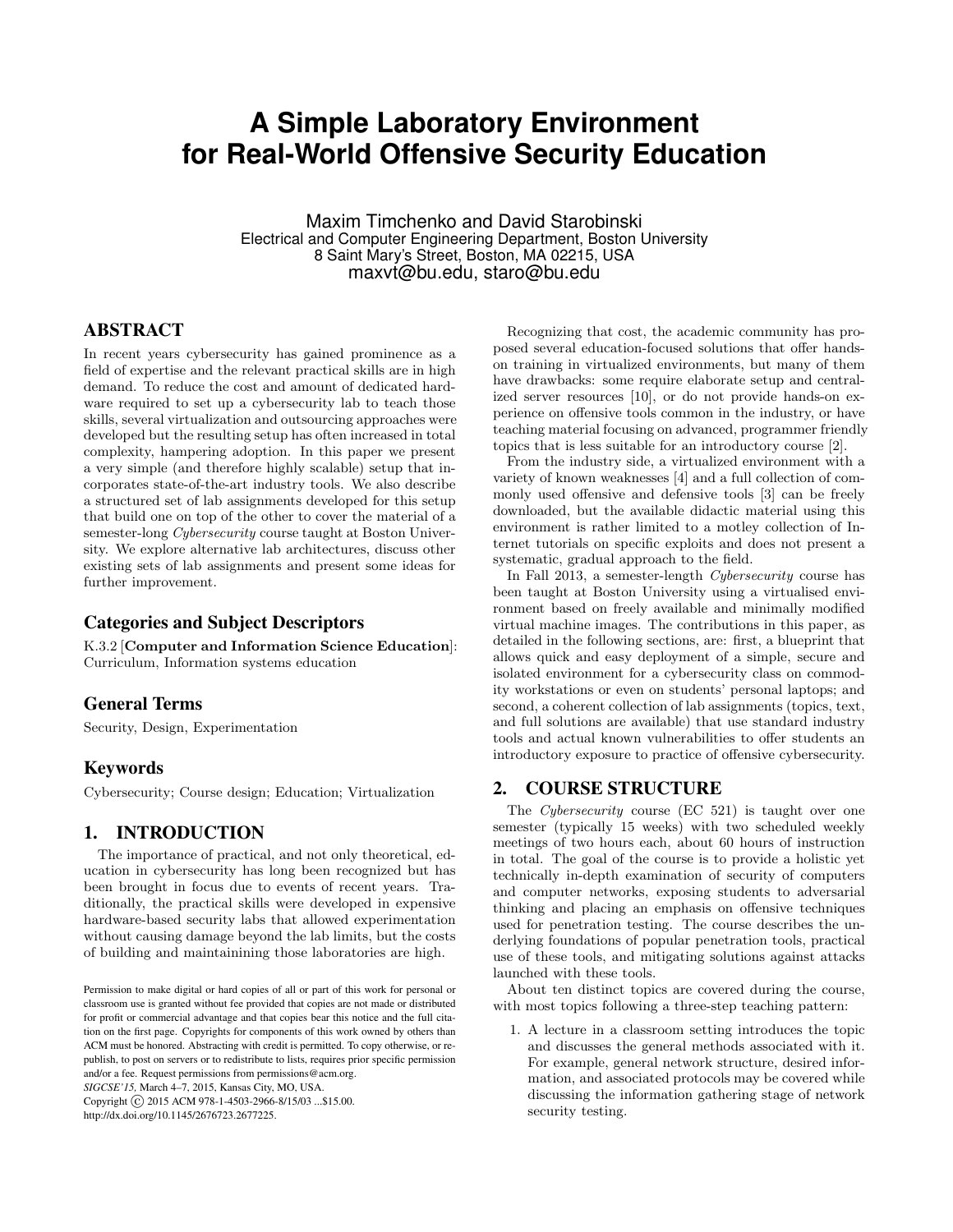- 2. A lecture in a lab setting presents specific cybersecurity tools associated with the topic, with students following along, trying the provided commands and parameters and observing the responses from the tools. For example, nmap would be one of the tools presented for performing information gathering.
- 3. Finally, a lab assignment is given to students to reinforce the material provided in the lectures, to promote further exploration of the topic and the tools with guided questions, and to apply the resulting knowledge to a typical scenario. For example, a lab may ask students to use nmap to answer specific questions about a particular host of interest, request them to use a parameter or feature not covered in class, and ask to explain why and how the specific method used achieves its goals.

Students usually have one to two weeks to complete a given lab and work in pairs, promoting discussion and teamwork and reducing the lab grading workload.

The course is intended for first-year graduate and advanced undergraduate students. Its prerequisite is EC 327 (Introduction to Software Engineering) and familiarity with at least one programming language and the Linux operating system. Course co-requisites include EC 441 (a first course in computer networking) and familiarity with TCP/IP.

The second and third steps utilise the virtual course environment as presented in the following section.

### 3. LAB ENVIRONMENT

The laboratory setup used by EC 521 was constructed with the following objectives in mind:

- Isolation: the actions of one student should not impact another student's environment.
- Persistence: allow the state of a student's environment to be saved between sessions, even if the same lab workstation is used by other students / other courses in the meanwhile.
- Hardware independence: it should not matter which lab workstation a given student is using; if a workstation fails, the student's environment should be minimally impacted.
- Resource efficiency: minimize resource use (beyond lab workstations themselves).
- Security: keep the target (vulnerable) machine off the public Internet; minimize possible effects of student actions on the university intranet.
- Reuse: reuse existing components / software / standard industry tools as much as possible.
- Simplicity: an introductory course in cybersecurity should not need a complicated environment to achieve its objectives.

The networking laboratory is equipped with approximately 50 workstations with 4 Gb RAM running BU Linux<sup>1</sup>, a customized version of CentOS 6. Each machine runs VMWare

Workstation 9. Figure 1 shows the connections for a single workstation, which has three virtual machines:

- 1. The attacker is represented by a Kali Linux [3] virtual machine. This distribution is based on Debian Linux, includes a multitude of security audit and penetration tools (including all the tools introduced in the course), and is officially available for download as a VMWare image that boots into a desktop environment. Kali also includes a range of GUI tools that make some exploration possible even by users who may not be comfortable with the underlying command line tools.
- 2. The target is represented by a Metasploitable 2 [4] virtual machine. This image contains a number of services with known exploits (ftp, http, and so on), insecure settings, and three vulnerable web applications. This VM is also officially available as a VMWare image, and has low memory requirements since it does not offer a graphical user interface.
- 3. One of the assignments requires a third "zombie" machine. Almost any OS that has networking support would do; we have chosen FreeBSD 6.0 for its low system requirements and for some diversity in the virtual environment (i.e. not 100% Linux). An unofficial VMWare image for this OS is publicly available [7].

Each student was provisioned a copy of the attacker and the target VM on a shared file server. The permissions were set so that a student could access only their own copy of these VMs. These VMs were persistent–changes made by students would be retained throughout the course.

A copy of both attacker and target VMs was also deployed locally on each workstation. These VMs were not persistent and would revert to their original contents whenever



Figure 1: Diagram of the lab environment

<sup>1</sup> http://www.bu.edu/tech/support/desktop/ distribution/bulinux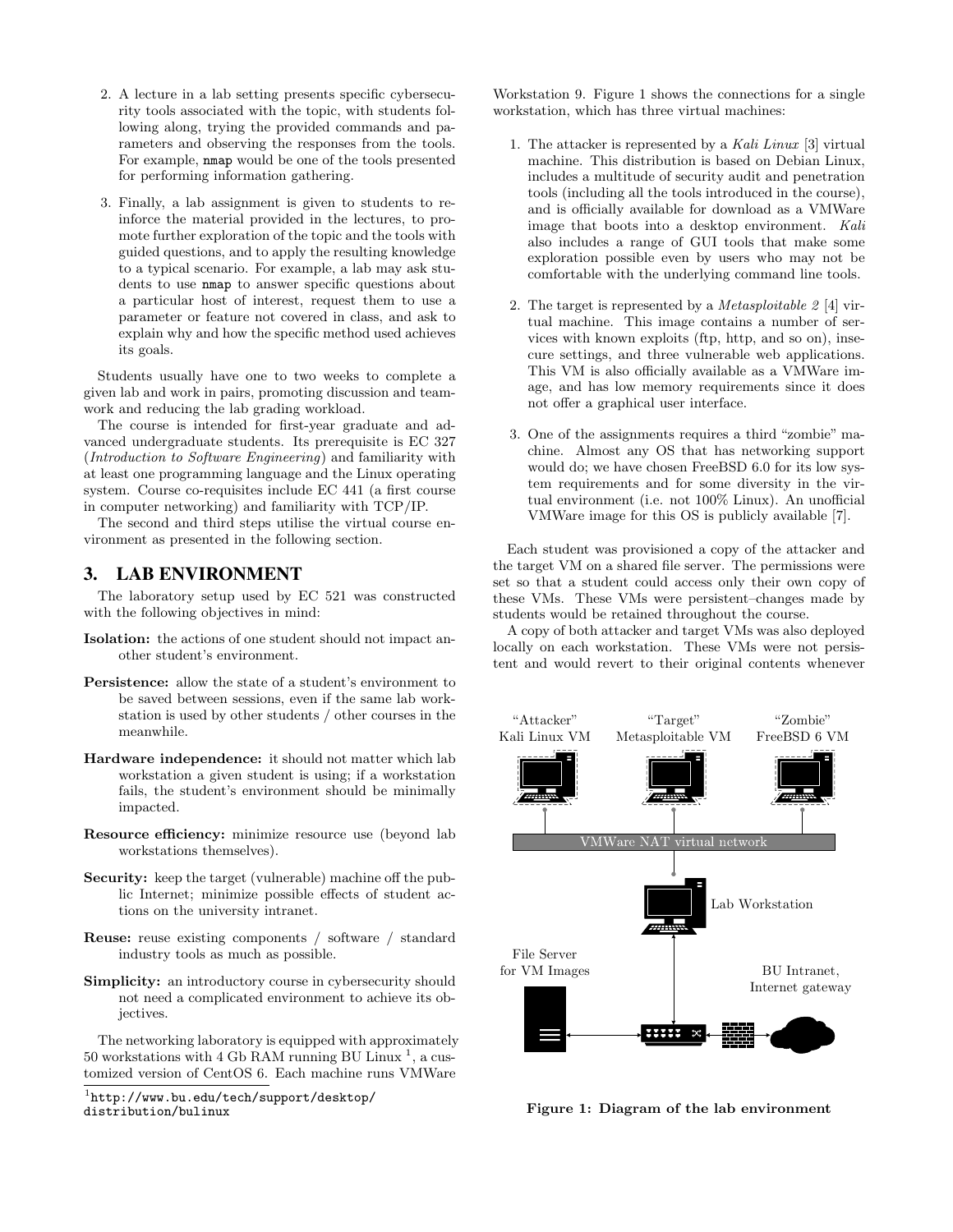they were shut down. The purpose of these VMs was to reduce the load on the network when working with the persistent image was not required, and to let students experiment freely without the risk of damaging their persistent VM. Students were instructed to use either their personal/persistent or the local/temporary VMs as they saw fit.

For the lab requiring a "zombie" VM, the lab instructions provide a sequence of steps to download and run the additional VM on the workstation, offering a hands-on experience of obtaining and exploring a new OS.

The virtual network was configured to use network address translation (NAT), therefore all VMs could access the Internet but external access to VMs was limited (no port forwarding was configured). This was done to let students practice installing additional packages onto VMs and to allow Internet searches, etc. from the attacker VM itself. An even more locked-down approach (that would also reduce the risk of students inadvertently launching an attack on the lab network instead of the virtual LAN) would be to use the host-only networking mode.

### 4. LAB ASSIGNMENTS

A set of eight lab assignments has been developed for the course [9]. Each lab is accompanied by a comprehensive solution including relevant screenshots and further discussion.

#### Law and Ethics

This assignment is closer to a homework than a lab assignment, and asks students to evaluate various actions in context of applicable law and ethics standards of relevant bodies (professional groups, Boston University, etc.)

#### Introduction

The first hands-on assignment introduces VMWare (the virtual environment) and the virtual machines used in the course and guides a student through the installation and configuration process, as well as tests understanding of some standard Linux tools and basic networking concepts.

#### Search Engine Hacking and Social Engineering

Students are asked to investigate an organization and discover relevant organizational and personal information using a search engine, illustrating the amount of publicly available sensitive information that can routinely be found on the Internet. Another part of the assignment poses several search questions that can be answered using search engine queries with appropriate options, allowing search of historical website content



Figure 2: Dependencies between lab assignments

(information that is no longer publicly available but still present in Internet archives) and quick identification of instances of a vulnerable system.

#### Network Utilities and Scripting

Students explore various uses of common versatile network utilities (such as netcat and wget) and do some scripting: in a shell script (utilizing the learned network utilities) and, on a lower level, by interacting with TCP/IP sockets directly from the Python scripting language.

#### Network Attacks

This lab focuses on network attack tools included with Kali Linux. Specifically, ways to mount ARP and DNS spoofing attacks on a network are demonstrated. The lab also asks students to do an nmap scan uzing the "zombie" technique.

#### Metasploit

Using the Metasploit framework, students are asked to perform several exploits on Metasploitable's services that are known to be vulnerable, mount different denial-of-service attacks on a web server running on the target VM, and explain why only some of the attacks are successful.

#### Password Cracking

The assignment introduces students to an off-line password cracking tool  $(John\ the\ Ripper)$  and an on-line tool (Hydra) that can be used to guess passwords to a website requiring authentication. Students are asked to use the on-line tool to find valid credentials to a different web application supplied with Metasploitable, and to crack Metasploitable's password database that they would download after compromising the target machine.

#### Intrusion Detection

A popular intrusion detection tool snort is introduced, students investigate varous modes of its operation and develop a custom filter that detects a previously studied Metasploit exploit attempt on a specific service.

Whenever possible, the assignments reference topics that were covered by earlier labs. For example, the Network Attacks lab walks students through using ettercap to perform ARP poisoning and tests their understanding of the attack. A few weeks later, the Intrusion Detection lab asks students to "perform ARP poisoning" with the expectation they already learned how to do it (or remember the previous lab and go to it for instructions). Figure 2 shows the dependencies among the lab assignments.

### 5. DISCUSSION AND RELATED WORK

We start the discussion with a brief overview of architectures for cybersecurity lab environments. For a longer survey, see Stewart et al [8].

Originally, cybersecurity labs started from mini-networks containing actual hardware. While offering the most realism, such labs are expensive to acquire and maintain, and tend to fall behind state-of-the-art as new hardware is introduced. The choice of hardware limits the range of possible configurations and caps the number of students that can share a lab without interfering with each other.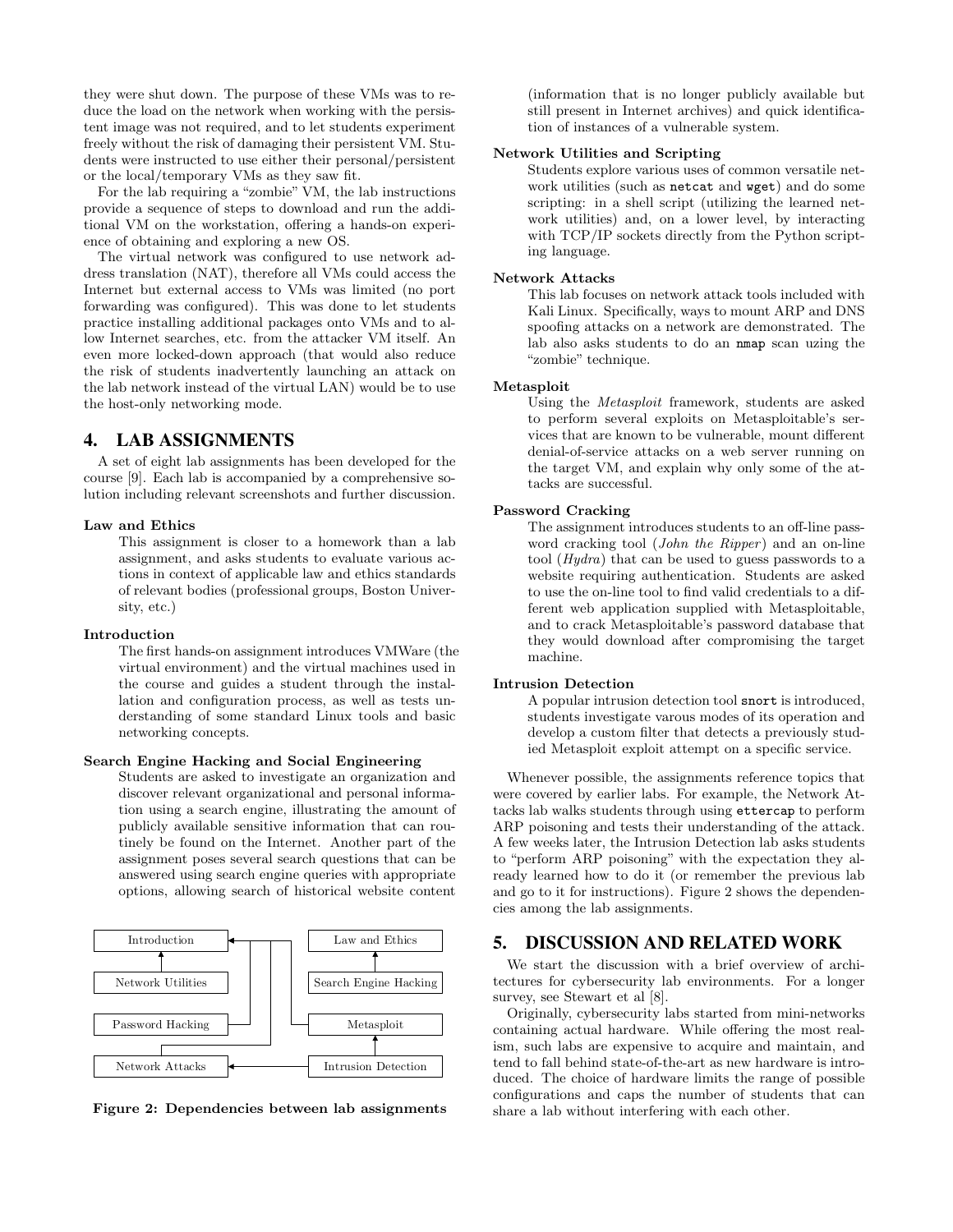The other option is a virtualized environment. Three classes of virtualized environments exist:

- Centralized virtualization: a single server or a group of servers maintain virtual lab environments for all students, who access their environments remotely; one comprehensive centralized virtualization-based system is Tele-Lab [10].
- Cloud virtualization: similar to centralized virtualization, substituting the underlying server resources with data centers of the cloud services provider, and hosted hypervisors with the cloud provider's tools for spinning up, managing, and monitoring virtual server instances. Salah [6] described an instance of this architecture on the Amazon Web Services platform.
- Local virtualization (leveraging the resources of student workstations to maintain their virtual environments; students have local access to their virtualized networks). This is the approach we have adopted.

Both centralized and cloud approaches carry some complexity and cost involved in setting up and maintaining the environment. For organizations already having a server virtualization infrastructure, the former choice could be an attractive one; for organizations with limited on-site resources or technical personnel, the promise of "infrastructure offloading" to a cloud service may appear attractive but it comes with a bill for the resources consumed and does not really alleviate the demand for qualified technical staff to manage the environment.

The method of providing the entire virtual network on a single workstation benefits greatly from advances in capabilities of modern hardware. For example, Stewart et al mentioned being able to run at most three virtual machines using 256 MB each on a host with 1GB RAM in 2009 [8]. At the time this lab was run, the three guest operating systems used 1.5 GB of RAM on a host equipped with 4 GB, using less than 50% of the workstation's capacity.

As RAM and core count of typical lab machines go up while the system requirements of virtualizing a small number of operating systems and network devices remain roughly constant (since the relevant concepts can be demonstrated effectively on older versions of operating systems), hosting such a selection of 10-20 devices (counting user machines and servers, network hardware and filters/firewalls, and peripheral emulators) should be within capacity of a single modern workstation equipped with 16 GB RAM.

As a side effect of using commonly available software in a simple configuration, students could (and some of them did) use their personal laptops running Windows, Linux or OS X (with VMWare Fusion) to run the entire lab environment, including performing most of the lab assignments. There are several benefits to this flexibility: students can experiment with the setup anywhere, not only at the lab; students are working with the host OS that is most familiar to them; and it might well be that their personal laptop is more powerful and therefore runs the lab more smoothly than a lab workstation. If this configuration is allowed, students should be instructed to use host-only networking mode: otherwise, they could inadvertently use dangerous tools on any network they happen to be connected to.

Since we hosted persistent per-student virtual machine images on network storage, we were concerned with the possibility of "long delays in copying large virtual machine images across the network for each student's work" [8]. We did not find this to be a problem in practice. This might be attributable to some students choosing to use local nonpersistent VM images in the lab (or their own computers with local images), or to modern virtualization software being able to access only the data it needs from a network hosted disk image, instead of copying the entire image to local storage.

### 5.1 Scalability

We would like to examine the scalability of each virtualization option (and of the set of labs) in the context of scaling up to a large student audience, such as a MOOC (massive open online course) environment.

Out of the three virtualized approaches, centralized virtualization is the one most likely to run into scaling issues as number of students grows and resource use approaches hardware capacity. Network use between virtual machines can also become a bottleneck, particularly in scenarios that involve large amounts of traffic (DoS exercises, for example). It appears unlikely that most institutions would provision enough spare on-site capacity to deploy the environment for thousands of students.

Cloud virtualization enjoys a flexible and deep pool of resources, but the cost of maintaining the environment scales linearly with the number of students. Particularly in the context of the "open" (free) online course, the cost for the hosting institution can escalate quickly. The complexity of managing a large number of students, particularly when not using any dedicated tools beyond the standard cloud provider's provisioning user interfaces, can also explode in a non-linear fashion. However, it would be possible to develop a specialized interface to handle specific user interface issues and enable both a broad overview and a quick drill-down to a specific student's environment.

In contrast to the above approaches, scaling to a large number of local virtualized environments is fairly easy as each student utilizes one standard computer (either university's or their own) to deploy the full environment. The remaining services (a learning management system hosting the assignments, a file server hosting the VM images) are readily available at MOOC scales. There are examples of MOOCs that have chosen this approach and have run successfully with thousands of students.<sup>2</sup>

One potential issue with a locally hosted virtual environment is that the student's computer must be powerful enough to support it. This will inevitably not be the case for some students, who would have to seek alternative options. An interesting possibility could be to deploy cloud instances only for those students, and have the students cover the costs of running those instances. <sup>3</sup>

### 5.2 Didactic Materials

There are several documented sets of lab assignments for cybersecurity courses. The set produced by the SEED project [2] is perhaps the largest collection available that is designed

 ${}^{2}$ For example, the Software Defined Networking MOOC on Coursera has provided a VirtualBox VM containing all the necessary tools for the course.

https://class.coursera.org/sdn-002.

<sup>3</sup>A relevant survey from the SDN MOOC:

https://piazza.com/class/hvjn9udjegm75q?cid=426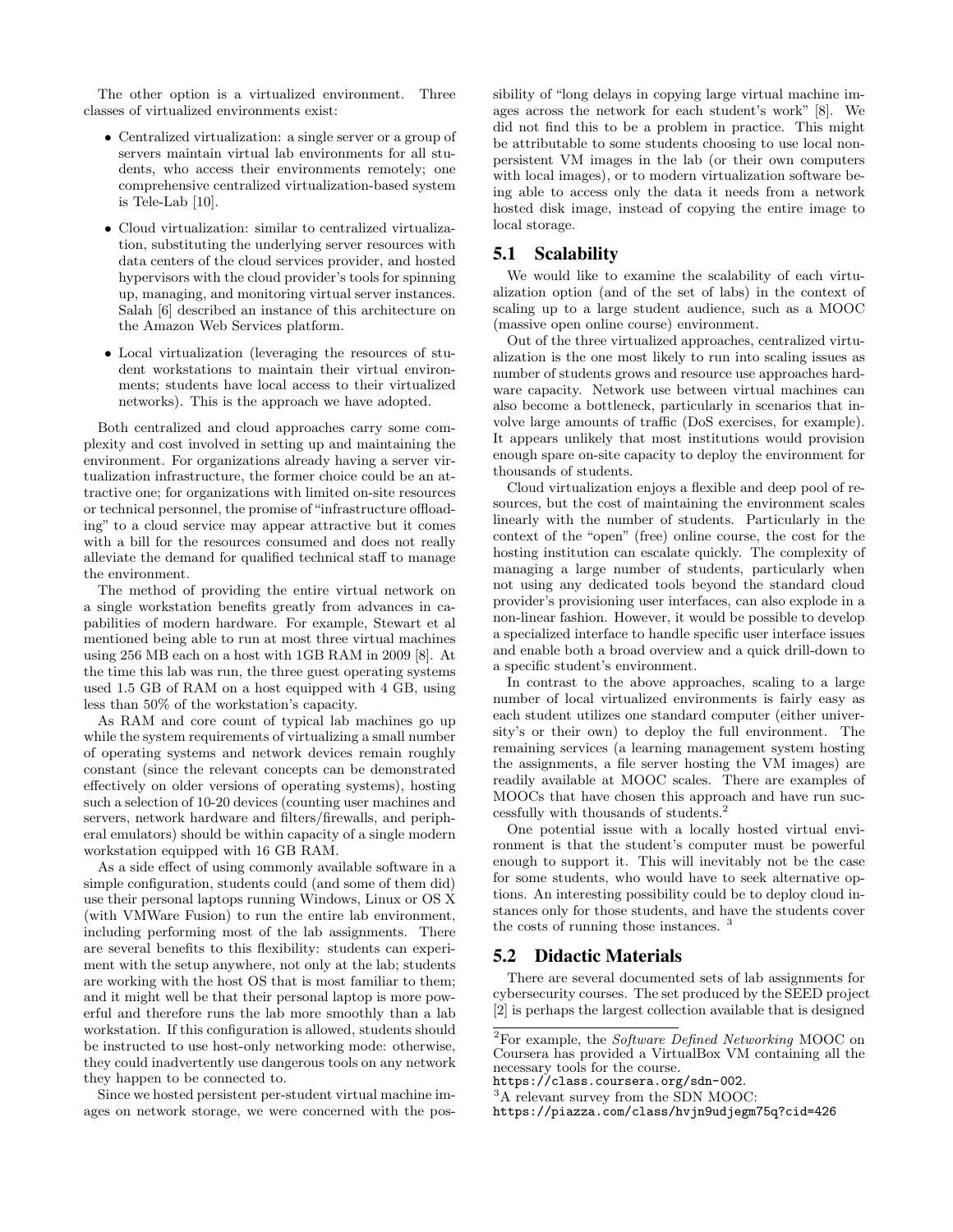specifically for instruction and uses a unified virtual environment (a version of Ubuntu) for most of the labs. It might be surprising, then, that there is not much overlap between labs developed for this course and SEED labs; only the Network Attacks lab corresponds to a SEED TCP/IP Attack Lab. Compared to SEED labs, which are often exploratory in nature, our labs offer more guidance on the steps to perform and pose specific questions for students to answer, making them easier to grade and reducing the overall time required to complete a lab.

Another set of labs is the OWASP Hackademic [5]. Its original focus is web applications security, and it uses a more involved setup to administer specific challenges. The authors  $\alpha$  do intend<sup>4</sup> to expand the system to cover virtual machinebased security challenges, but at the time our course was offered the functionality was not available.

There are many papers presenting one or more lab assignments that can be used in a cybersecurity course. For example, Yuan et al [11] introduced two such labs: a wireless network attacks lab and a stack overflow lab. However, with each such work offering only partial coverage of the course's intended topics, it would be a significant effort to reconcile labs from disparate sources (having different setup requirements, writing style, level of difficulty and so on) into a harmonious set for the complete course.

It is worthwhile to note that our course plan includes an Laws and Ethics lab early on, before any tools and methods are introduced. Information security skills in general, and offensive security skills in particular, can be used for both good and nefarious purposes, and covering the relevant laws, ethical principles, and guidelines at the outset helps students evaluate their actions. While explicitly not technical, the importance of having an ethics lesson or lab early in a course plan has been pointed out in previous work [1], but such a lesson is absent from both SEED and OWASP lab sets at this time.

### 5.3 Choice of Virtual Machines

We have chosen to use Kali Linux and Metasploitable because these readily available images represent and teach the set of tools commonly used in the security industry and typical weaknesses that can be attacked using those tools respectively. Since both VMs were designed from the outset to be usable by individuals learning at their own pace and on their own equipment, the recommended environment already had to exclude anything that requires elaborate configuration or a complicated process.

Choosing a stable and popular environment that had all the necessary tools and required minimal modification enabled us to focus on creating content for the course instead of dealing with setting up a more elaborate system.

### 5.4 Choice of Virtualization Software

We used VMWare Workstation because the virtual machine images for both Kali Linux and Metasploitable were only"officially"available in VMWare format. VMWare Player can be used for free by students to run the images on their computers, and a compatible Mac version (VMWare Fusion)

exists. Furthermore, the university already had a license for VMWare software, so licensing cost was not a concern.

Image compatibility of virtualization software is constantly improving. We successfully converted the VM images into VirtualBox .ovf format and verified several lab questions to work. The instructions to do so, and the results of our testing in Parallels on a Mac, will be posted to GitHub [9].

### 6. STUDENT FEEDBACK

Towards the end of the semester, students were asked to fill an anonymous survey evaluating several teaching-related and course-related questions. Each question uses a scale from 1 (poor) to 5 (excellent). Out of 38 students, 27 have chosen to fill the survey; of those, 18% identified as undergraduate and 67% as graduate (15% did not answer the question). Figure 3 shows the responses to several of the questions asked on the survey.

The survey also allows students to write a freeform feedback about the course. The following are a few chosen responses:

"The course was fun. I enjoyed the labs a lot. I definitely learned quite a bit about cybersecurity from these labs alone."

"Strengths: in-class exercises and labs. Practical applications of the course tools helped to clarify somewhat semantic [sic] lecture material...'

"Strong: good organization and explanation. Fun labs. Weak: even more hands-on would be great."



Figure 3: Student survey results (27 respondents)

<sup>&</sup>lt;sup>4</sup> We intend to expand the available challenges with additional scenarios that involve cryptography, and even vulnerable systems implemented in download-able virtual machines." - https://www.owasp.org/index.php/0WASP - https://www.owasp.org/index.php/OWASP\_ Hackademic\_Challenges\_Project as of March 10, 2014